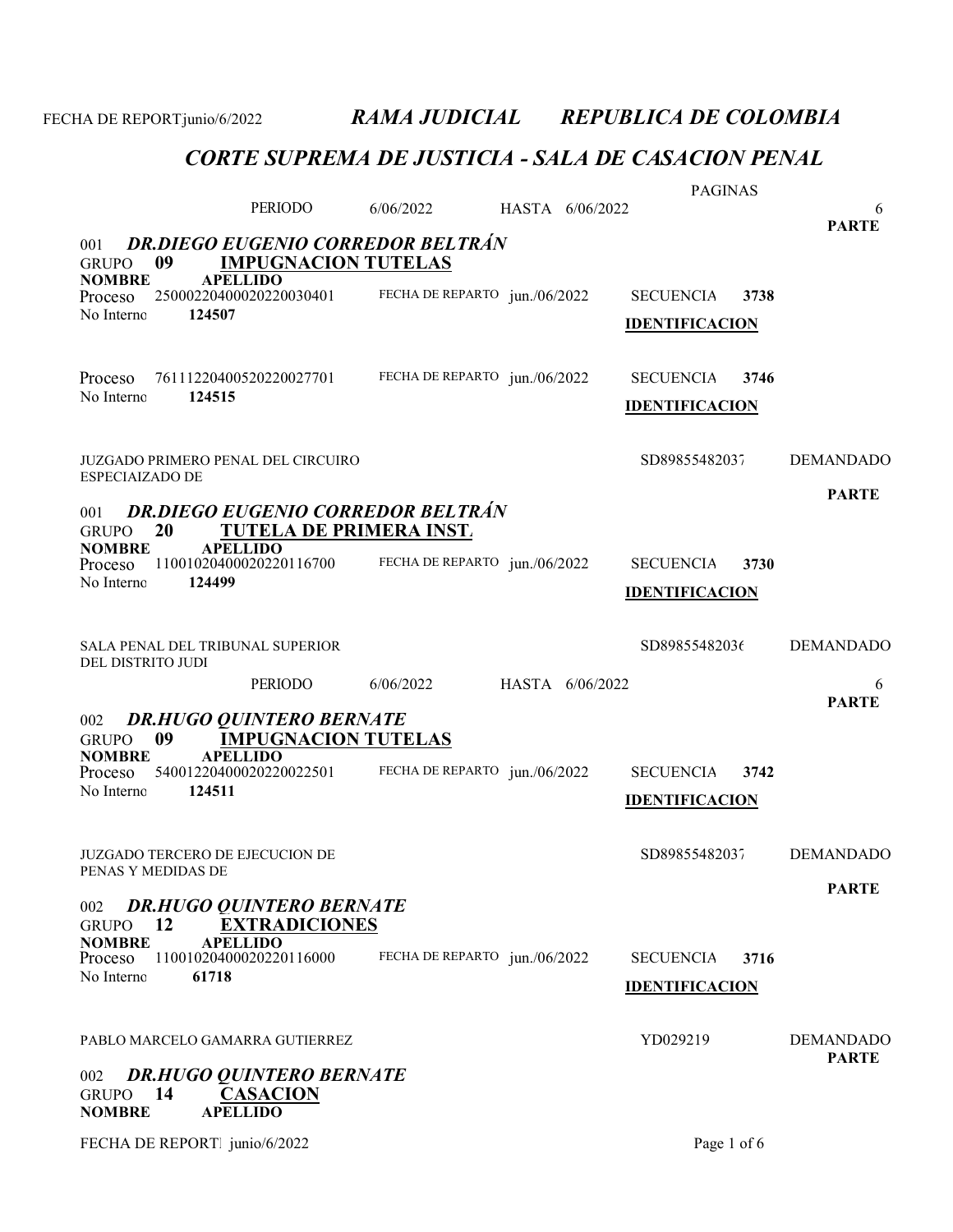| Proceso<br>No Interno                                         | 11001310401620130000302<br>61721                                                                                                 | FECHA DE REPARTO jun./06/2022 |                 | <b>PAGINAS</b><br><b>SECUENCIA</b><br><b>IDENTIFICACION</b> | 3719 |                                  |
|---------------------------------------------------------------|----------------------------------------------------------------------------------------------------------------------------------|-------------------------------|-----------------|-------------------------------------------------------------|------|----------------------------------|
| <b>RODRIGUEZ</b>                                              | MANUEL HERIBERTO ZABALETA                                                                                                        |                               |                 | SD89855482036                                               |      | <b>DEMANDADO</b>                 |
|                                                               | PERIODO                                                                                                                          | 6/06/2022                     | HASTA 6/06/2022 |                                                             |      | 6<br><b>PARTE</b>                |
| 003<br><b>GRUPO</b><br><b>NOMBRE</b><br>Proceso<br>No Interno | <b>DR.GERSON CHAVERRA CASTRO</b><br><b>SEGUNDA INSTANCIA-SENT</b><br>05<br><b>APELLIDO</b><br>11001600071720120010303<br>61726   | FECHA DE REPARTO jun./06/2022 |                 | <b>SECUENCIA</b><br><b>IDENTIFICACION</b>                   | 3724 |                                  |
| 003<br><b>GRUPO</b>                                           | <b>CLARA ZABALA TORRES</b><br><b>DR.GERSON CHAVERRA CASTRO</b><br><b>IMPUGNACION TUTELAS</b><br>09                               |                               |                 | SD89855482036                                               |      | <b>DEMANDADO</b><br><b>PARTE</b> |
| <b>NOMBRE</b><br>Proceso<br>No Interno                        | <b>APELLIDO</b><br>11001220400020220194501<br>124505                                                                             | FECHA DE REPARTO jun./06/2022 |                 | <b>SECUENCIA</b><br><b>IDENTIFICACION</b>                   | 3736 |                                  |
| Proceso<br>No Interno                                         | 54001220400020220021001<br>124510                                                                                                | FECHA DE REPARTO jun./06/2022 |                 | <b>SECUENCIA</b><br><b>IDENTIFICACION</b>                   | 3741 |                                  |
| CON FUNCIONES M                                               | <b>JUZGADO SEPTIMO PENAL DEL CIRCUITO</b>                                                                                        |                               |                 | SD89855482037                                               |      | <b>DEMANDADO</b>                 |
| 003                                                           | <b>DR.GERSON CHAVERRA CASTRO</b><br>GRUPO 14 CASACION                                                                            |                               |                 |                                                             |      | <b>PARTE</b>                     |
| <b>NOMBRE</b><br>Proceso<br>No Interno                        | <b>APELLIDO</b><br>05001600020620175891101<br>61725                                                                              | FECHA DE REPARTO jun./06/2022 |                 | <b>SECUENCIA</b><br><b>IDENTIFICACION</b>                   | 3723 |                                  |
|                                                               | JUAN DAVID VASQUEZ RAMIREZ                                                                                                       |                               |                 | SD89855482036                                               |      | <b>DEMANDADO</b><br><b>PARTE</b> |
| 003<br><b>GRUPO</b><br><b>NOMBRE</b><br>Proceso<br>No Interno | <b>DR.GERSON CHAVERRA CASTRO</b><br>20<br><b>TUTELA DE PRIMERA INST.</b><br><b>APELLIDO</b><br>11001020400020220116300<br>124495 | FECHA DE REPARTO jun./06/2022 |                 | <b>SECUENCIA</b><br><b>IDENTIFICACION</b>                   | 3726 |                                  |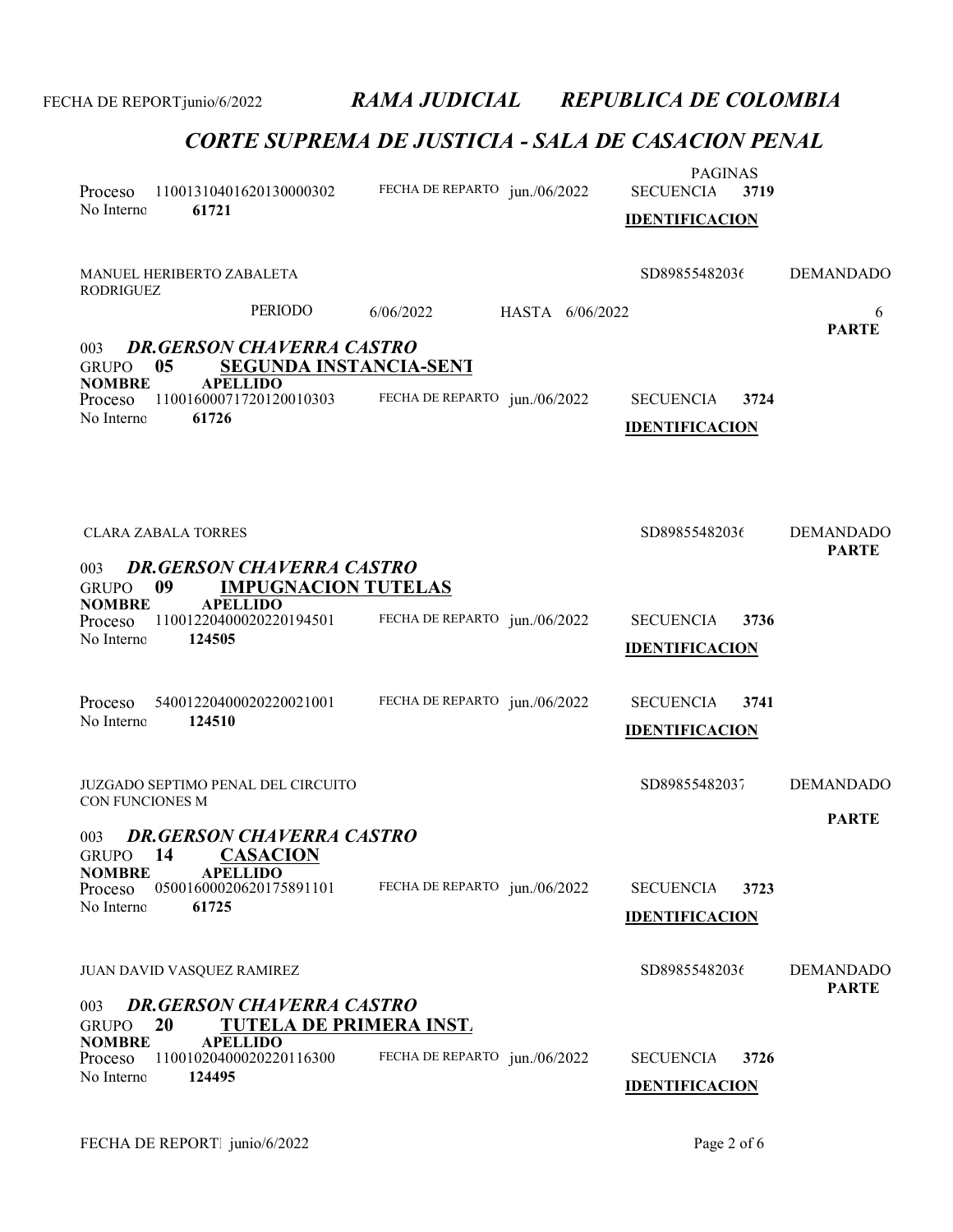| Proceso<br>No Interno                                         | 124501                           | 11001020400020220116900                                                           | FECHA DE REPARTO jun./06/2022            |                 | <b>PAGINAS</b><br><b>SECUENCIA</b><br><b>IDENTIFICACION</b> | 3732 |                                  |
|---------------------------------------------------------------|----------------------------------|-----------------------------------------------------------------------------------|------------------------------------------|-----------------|-------------------------------------------------------------|------|----------------------------------|
| <b>SUPREMA DE JUSTI</b>                                       |                                  | SALA DE CASACION LABORAL DE CORTE                                                 |                                          |                 | SD89855482036                                               |      | <b>DEMANDADO</b>                 |
|                                                               |                                  | PERIODO                                                                           | 6/06/2022                                | HASTA 6/06/2022 |                                                             |      | 6                                |
| 004<br><b>GRUPO</b><br><b>NOMBRE</b><br>Proceso<br>No Interno | - 12<br><b>APELLIDO</b><br>61719 | <b>DR.FABIO OSPITIA GARZÓN</b><br><b>EXTRADICIONES</b><br>11001020400020220116100 | FECHA DE REPARTO jun./06/2022            |                 | <b>SECUENCIA</b><br><b>IDENTIFICACION</b>                   | 3717 | <b>PARTE</b>                     |
|                                                               | WILSON VARON PERDOMO             |                                                                                   |                                          |                 | 12197467                                                    |      | <b>DEMANDADO</b>                 |
|                                                               |                                  | <b>PERIODO</b>                                                                    | 6/06/2022                                | HASTA 6/06/2022 |                                                             |      | 6<br><b>PARTE</b>                |
| 005<br><b>GRUPO</b><br><b>NOMBRE</b>                          | 09<br><b>APELLIDO</b>            | <b>IMPUGNACION TUTELAS</b>                                                        | <b>DR.LUIS ANTONIO HERNANDEZ BARBOSA</b> |                 |                                                             |      |                                  |
| Proceso<br>No Interno                                         | 124512                           | 54001220400020220022901                                                           | FECHA DE REPARTO jun./06/2022            |                 | <b>SECUENCIA</b><br><b>IDENTIFICACION</b>                   | 3743 |                                  |
|                                                               |                                  |                                                                                   |                                          |                 |                                                             |      |                                  |
| <b>NORTE DE SANTA</b>                                         |                                  | CONSEJO SECCIONAL DE LA JUDICATURA                                                |                                          |                 | SD89855482037                                               |      | <b>DEMANDADO</b>                 |
| 005                                                           |                                  |                                                                                   | <b>DR.LUIS ANTONIO HERNANDEZ BARBOSA</b> |                 |                                                             |      | <b>PARTE</b>                     |
| GRUPO 14                                                      |                                  | <b>CASACION</b>                                                                   |                                          |                 |                                                             |      |                                  |
| <b>NOMBRE</b><br>Proceso<br>No Interno                        | <b>APELLIDO</b><br>61722         | 11001310401620160002301                                                           | FECHA DE REPARTO jun./06/2022            |                 | <b>SECUENCIA</b><br><b>IDENTIFICACION</b>                   | 3720 |                                  |
|                                                               |                                  |                                                                                   |                                          |                 |                                                             |      |                                  |
|                                                               | ALFREDO LUIS TAPIA AHUMADA       |                                                                                   |                                          |                 | SD89855482036                                               |      | <b>DEMANDADO</b><br><b>PARTE</b> |
| 005<br><b>GRUPO</b><br><b>NOMBRE</b>                          | 20<br><b>APELLIDO</b>            | <b>TUTELA DE PRIMERA INST.</b>                                                    | <b>DR.LUIS ANTONIO HERNANDEZ BARBOSA</b> |                 |                                                             |      |                                  |
| Proceso<br>No Interno                                         | 124498                           | 11001020400020220116600                                                           | FECHA DE REPARTO jun./06/2022            |                 | <b>SECUENCIA</b>                                            | 3729 |                                  |
|                                                               |                                  |                                                                                   |                                          |                 | <b>IDENTIFICACION</b>                                       |      |                                  |
| Proceso                                                       |                                  | 11001020400020220116800                                                           | FECHA DE REPARTO jun./06/2022            |                 | <b>SECUENCIA</b>                                            | 3731 |                                  |
| No Interno                                                    | 124500                           |                                                                                   |                                          |                 | <b>IDENTIFICACION</b>                                       |      |                                  |
|                                                               |                                  |                                                                                   |                                          |                 |                                                             |      |                                  |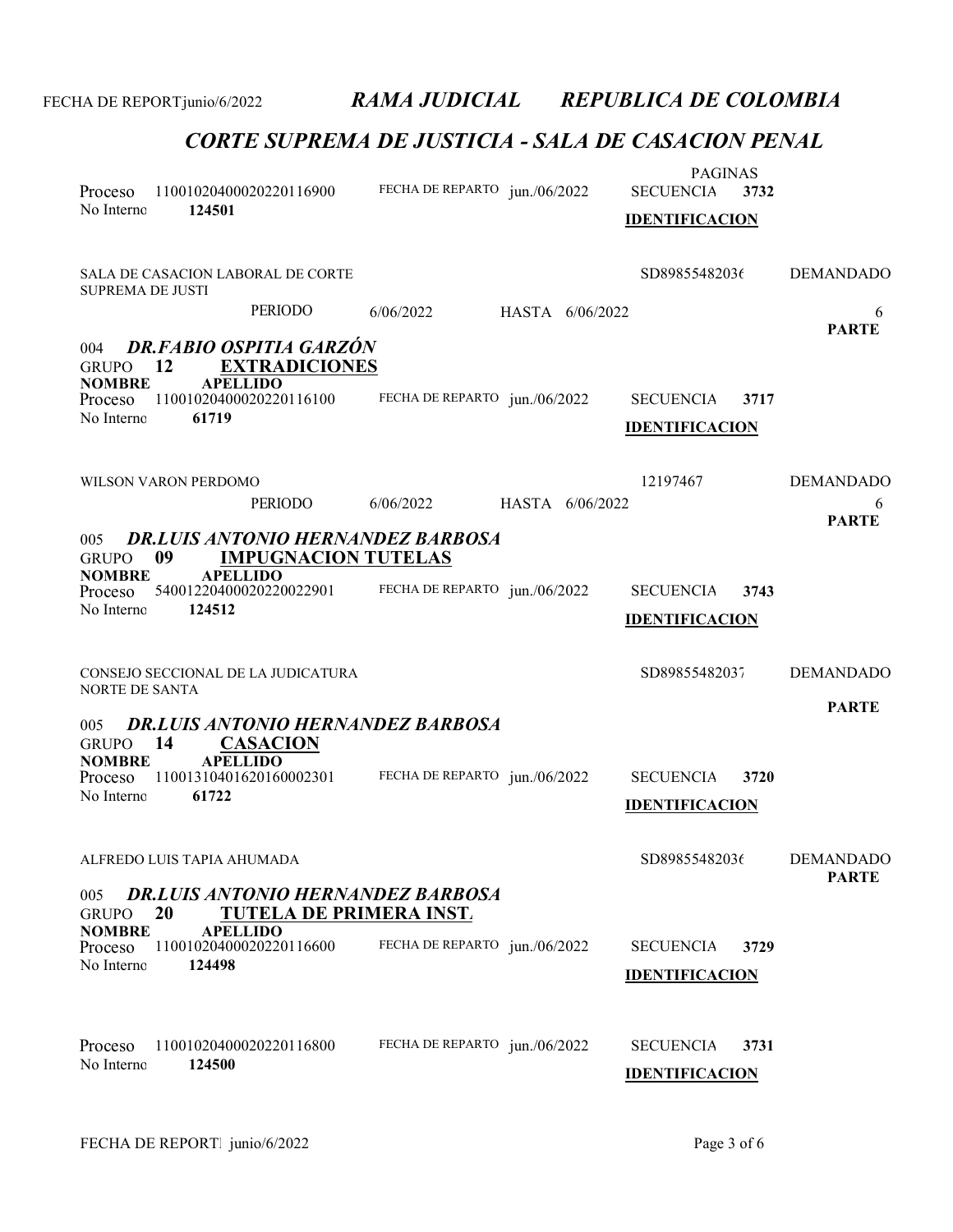| SALA PENAL DEL TRIBUNAL SUPERIOR<br>DEL DISTRITO JUDI               |                                                                          |                               |                 | <b>PAGINAS</b><br>SD89855482036           |      | <b>DEMANDADO</b>                 |
|---------------------------------------------------------------------|--------------------------------------------------------------------------|-------------------------------|-----------------|-------------------------------------------|------|----------------------------------|
|                                                                     | PERIODO                                                                  | 6/06/2022                     | HASTA 6/06/2022 |                                           |      | 6<br><b>PARTE</b>                |
| 006<br>09<br><b>GRUPO</b>                                           | DRA.MYRIAM AVILA ROLDAN<br><b>IMPUGNACION TUTELAS</b>                    |                               |                 |                                           |      |                                  |
| <b>NOMBRE</b><br><b>APELLIDO</b><br>Proceso<br>No Interno<br>124504 | 05001220400020220052001                                                  | FECHA DE REPARTO jun./06/2022 |                 | <b>SECUENCIA</b><br><b>IDENTIFICACION</b> | 3735 |                                  |
| Proceso                                                             | 25000220400020220030601                                                  | FECHA DE REPARTO jun./06/2022 |                 | <b>SECUENCIA</b>                          | 3739 |                                  |
| No Interno<br>124508                                                |                                                                          |                               |                 | <b>IDENTIFICACION</b>                     |      |                                  |
| Proceso<br>No Interno<br>124514                                     | 68001220400020220033901                                                  | FECHA DE REPARTO jun./06/2022 |                 | <b>SECUENCIA</b><br><b>IDENTIFICACION</b> | 3745 |                                  |
| <b>JUZGADO SEXTO PENAL DEL CIRCUITO</b><br>CON FUNCION DE CO        |                                                                          |                               |                 | SD89855482037                             |      | <b>DEMANDADO</b>                 |
|                                                                     | PERIODO                                                                  | 6/06/2022                     | HASTA 6/06/2022 |                                           |      | 6<br><b>PARTE</b>                |
| 007<br>09<br><b>GRUPO</b>                                           | <b>DR.JOSE FRANCISCO ACUÑA VIZCAYA</b><br><b>IMPUGNACION TUTELAS</b>     |                               |                 |                                           |      |                                  |
| <b>APELLIDO</b><br><b>NOMBRE</b><br>Proceso<br>124513<br>No Interno | 54001220400020220025601                                                  | FECHA DE REPARTO jun./06/2022 |                 | <b>SECUENCIA</b>                          | 3744 |                                  |
|                                                                     |                                                                          |                               |                 | <b>IDENTIFICACION</b>                     |      |                                  |
| CONSEJO SECCIONAL DE LA JUDICATURA<br><b>NORTE DE SANTA</b>         |                                                                          |                               |                 | SD89855482037                             |      | <b>DEMANDADO</b>                 |
| 007                                                                 | <b>DR.JOSE FRANCISCO ACUÑA VIZCAYA</b>                                   |                               |                 |                                           |      | <b>PARTE</b>                     |
| 14<br><b>GRUPO</b><br><b>NOMBRE</b><br><b>APELLIDO</b>              | <b>CASACION</b>                                                          |                               |                 |                                           |      |                                  |
| Proceso<br>No Interno<br>61723                                      | 11001600004920120304201                                                  | FECHA DE REPARTO jun./06/2022 |                 | <b>SECUENCIA</b><br><b>IDENTIFICACION</b> | 3721 |                                  |
|                                                                     |                                                                          |                               |                 |                                           |      |                                  |
| ALBERTO QUIROGA MORENO                                              |                                                                          |                               |                 | SD89855482036                             |      | <b>DEMANDADO</b><br><b>PARTE</b> |
| 007<br>20<br><b>GRUPO</b>                                           | <b>DR.JOSE FRANCISCO ACUÑA VIZCAYA</b><br><b>TUTELA DE PRIMERA INST.</b> |                               |                 |                                           |      |                                  |
| <b>NOMBRE</b><br><b>APELLIDO</b><br>Proceso<br>No Interno<br>124497 | 11001020400020220116500                                                  | FECHA DE REPARTO jun./06/2022 |                 | <b>SECUENCIA</b>                          | 3728 |                                  |
|                                                                     |                                                                          |                               |                 | <b>IDENTIFICACION</b>                     |      |                                  |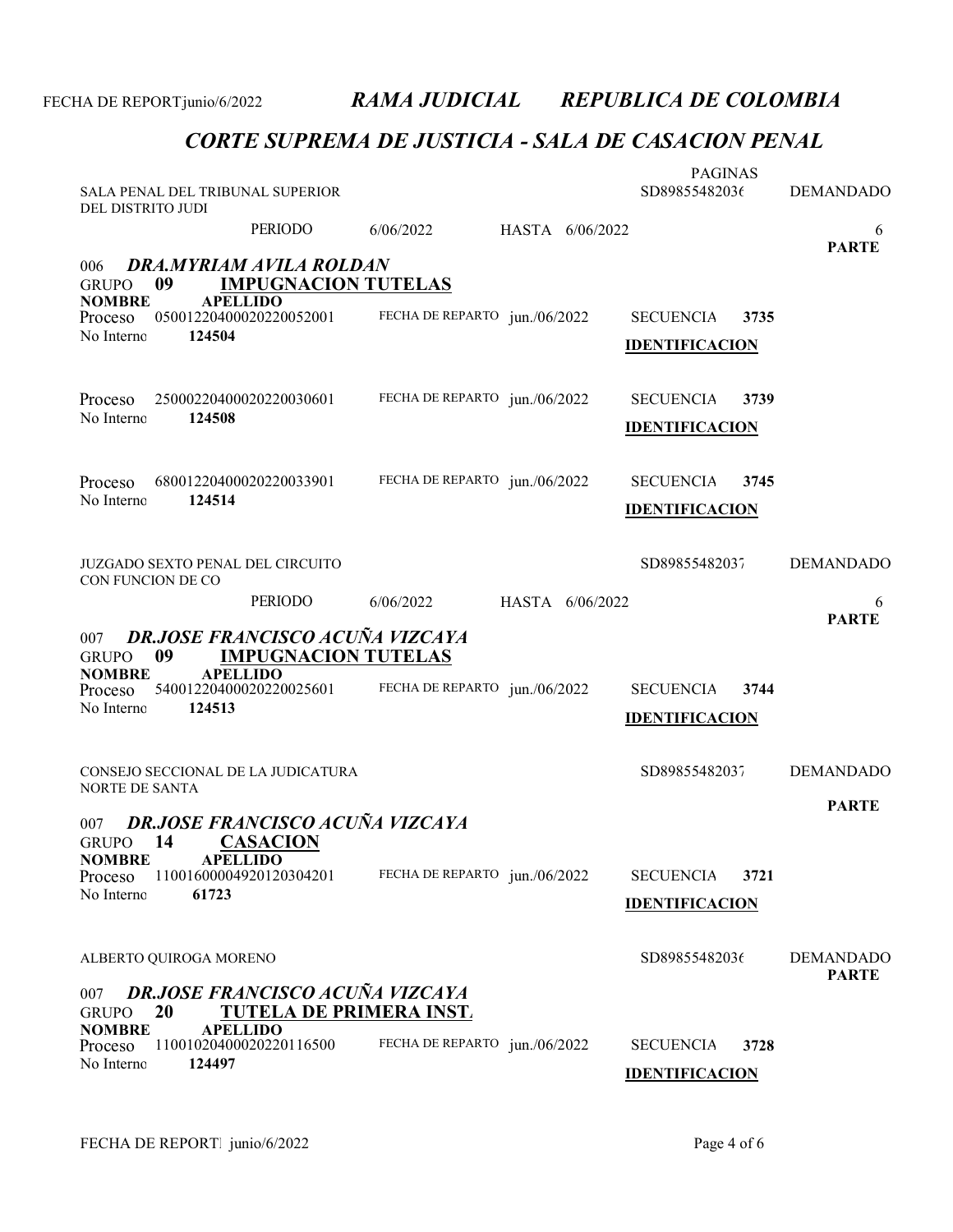| Proceso<br>No Interno                                               | 11001020400020220117000<br>124502                                                                                             | FECHA DE REPARTO jun./06/2022 |                 | <b>PAGINAS</b><br><b>SECUENCIA</b><br><b>IDENTIFICACION</b> | 3733 |                                       |
|---------------------------------------------------------------------|-------------------------------------------------------------------------------------------------------------------------------|-------------------------------|-----------------|-------------------------------------------------------------|------|---------------------------------------|
| CORTE SUPREMA DE JU                                                 | SALA DE CASACION LABORAL DE LA                                                                                                |                               |                 | SD89855482036                                               |      | <b>DEMANDADO</b>                      |
| 007<br>23<br><b>GRUPO</b><br><b>NOMBRE</b><br>Proceso<br>No Interno | <b>DR.JOSE FRANCISCO ACUÑA VIZCAYA</b><br><b>CONSULTA DE DESACATO</b><br><b>APELLIDO</b><br>11001221500020210011702<br>124503 | FECHA DE REPARTO jun./06/2022 |                 | <b>SECUENCIA</b><br><b>IDENTIFICACION</b>                   | 3734 | <b>PARTE</b>                          |
| MINISTERIO DEL INTERIOR                                             | <b>PERIODO</b>                                                                                                                | 6/06/2022                     | HASTA 6/06/2022 | SD89855482037                                               |      | <b>DEMANDADO</b><br>6<br><b>PARTE</b> |
| 008<br>09<br><b>GRUPO</b><br><b>NOMBRE</b><br>Proceso<br>No Interno | DRA, PATRICIA SALAZAR CUELLAR<br><b>IMPUGNACION TUTELAS</b><br><b>APELLIDO</b><br>50001220400020210059201<br>124509           | FECHA DE REPARTO jun./06/2022 |                 | <b>SECUENCIA</b><br><b>IDENTIFICACION</b>                   | 3740 |                                       |
| <b>FUNCION DE CONOCIMI</b>                                          | JUZGADO PENAL DEL CIRCUITO CON                                                                                                |                               |                 | SD89855482037                                               |      | <b>DEMANDADO</b>                      |
| 008<br>13<br><b>GRUPO</b><br><b>NOMBRE</b><br>Proceso<br>No Interno | DRA.PATRICIA SALAZAR CUELLAR<br><b>RECURSO DE QUEJA</b><br><b>APELLIDO</b><br>73001600000020190009001<br>61720                | FECHA DE REPARTO jun./06/2022 |                 | <b>SECUENCIA</b><br><b>IDENTIFICACION</b>                   | 3718 | <b>PARTE</b>                          |
|                                                                     | HERNAN ROBERTO RAMIREZ RAMIREZ                                                                                                |                               |                 | 93412927                                                    |      | <b>DEMANDADO</b><br><b>PARTE</b>      |
| 008<br>14<br><b>GRUPO</b><br><b>NOMBRE</b><br>Proceso<br>No Interno | <b>DRA.PATRICIA SALAZAR CUELLAR</b><br><b>CASACION</b><br><b>APELLIDO</b><br>13001310400320180005701<br>61724                 | FECHA DE REPARTO jun./06/2022 |                 | <b>SECUENCIA</b><br><b>IDENTIFICACION</b>                   | 3722 |                                       |
| CARMEN VERGARA DE PUELLO                                            |                                                                                                                               |                               |                 | SD89855482036                                               |      | <b>DEMANDADO</b><br><b>PARTE</b>      |
| 008<br>20<br><b>GRUPO</b><br><b>NOMBRE</b>                          | DRA, PATRICIA SALAZAR CUELLAR<br><b>TUTELA DE PRIMERA INST.</b><br><b>APELLIDO</b>                                            |                               |                 |                                                             |      |                                       |
| Proceso<br>No Interno                                               | 11001020400020220116200<br>124494                                                                                             | FECHA DE REPARTO jun./06/2022 |                 | <b>SECUENCIA</b><br><b>IDENTIFICACION</b>                   | 3725 |                                       |
| FECHA DE REPORT junio/6/2022                                        |                                                                                                                               |                               |                 | Page 5 of 6                                                 |      |                                       |